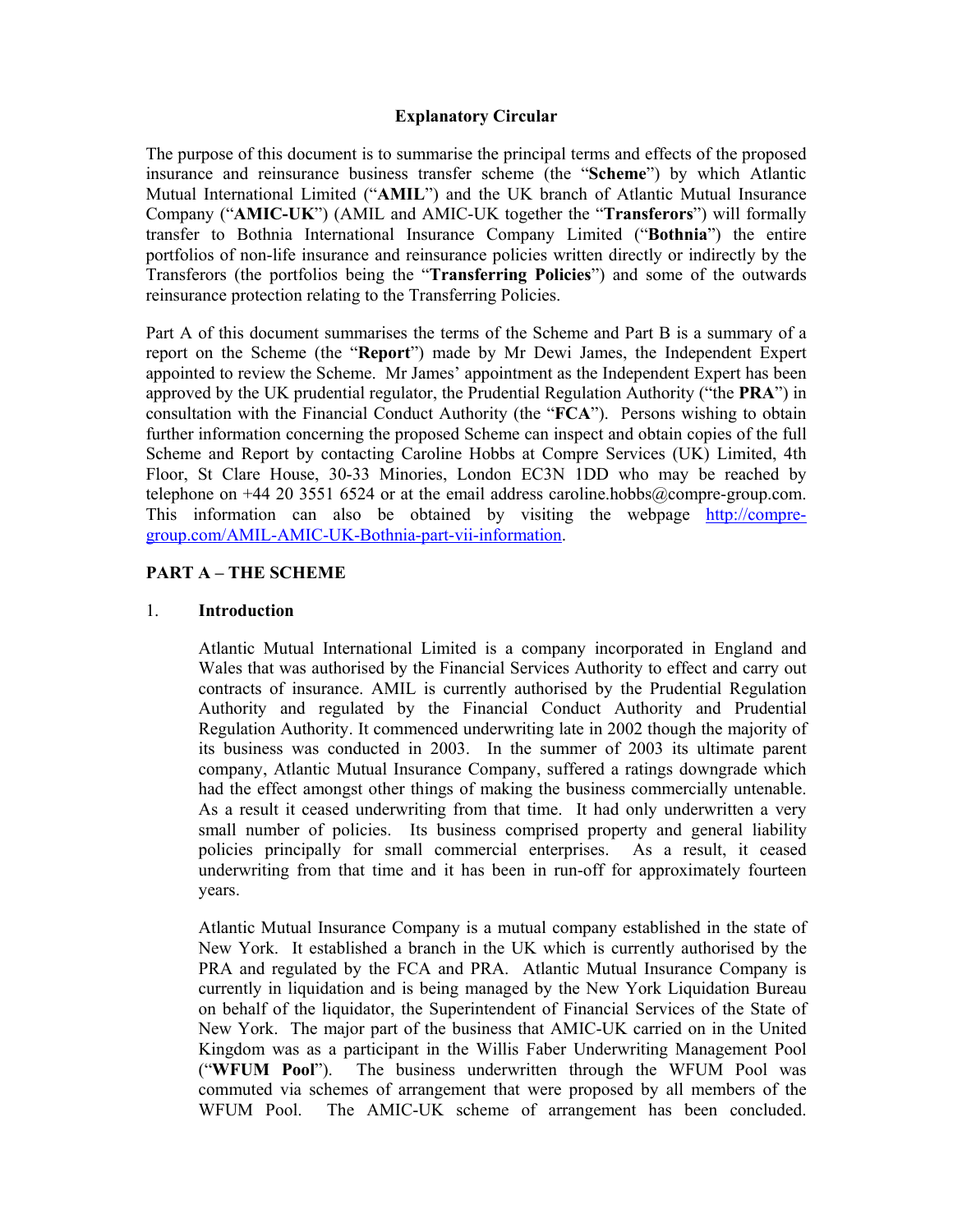Employers' Liability business, which cannot usually be included in a scheme of arrangement for statutory reasons, was excluded from the WFUM Pool scheme of arrangement. As such, AMIC-UK continues to be liable for the Employers' Liability business it co-insured through the WFUM Pool. Therefore, the insurance business remaining in AMIC-UK is the business that was excluded from the WFUM Pool scheme of arrangement, plus a small amount of business the branch underwrote outside the WFUM Pool.

Bothnia International Insurance Company Limited was founded and registered to operate under Finnish insurance regulation in September 1993. It is owned by Finnex Holdings Limited, a UK registered company, which is a wholly-owned subsidiary of Compre Holdings Limited. Bothnia is authorised and regulated by the Finnish Financial Supervisory Authority ("**FIN-FSA**") to underwrite and accept new insurance business; its role within the Compre group of companies (the "**Compre Group**") is to provide a platform to consolidate other insurance portfolios in run-off which are existing subsidiaries of the Compre Group, and to accept run-off portfolios of third parties. Its business objective is to manage the run-off portfolios at a profit by applying the specialist knowledge and skills of the Compre Group and to achieve economies of scale and capital efficiencies as a result of consolidation to a single entity.

The formal transfer of the Transferring Policies from the Transferors to Bothnia will be effected by way of an insurance business transfer scheme under Part VII of the Financial Services and Markets Act 2000 (the "**Act**"), which requires the sanction of the High Court of Justice in England (the "**Court**").

Subject to certain conditions being met and only if the Court gives it approval, the transfers are planned to take effect on 7 May 2018 or such later date as the Transferors and Bothnia may agree and the Court may allow (the "**Transfer Date**"), at which point the Transferring Policies will formally transfer to Bothnia. From the Transfer Date, Bothnia will become the insurer under the Transferring Policies in the place of the Transferors. This means that from that date, all the rights and obligations arising from the insurance business of the Transferors in relation to AMIL and AMIC-UK will automatically be transferred to Bothnia and will no longer rest with the Transferors. In particular, Bothnia will be responsible for paying all claims and meeting all other obligations which were previously those of the Transferors.

#### 2. **The Transferring Policies**

The policies that are to be transferred to Bothnia as a result of the Scheme comprise the entire portfolios of non-life insurance and reinsurance contracts, directly or indirectly underwritten by the Transferors (the "**Business**").

All of AMIL's outwards retrocession contracts which provide reinsurance solely to AMIL in respect of the Transferring Policies, and certain other agreements entered into by the Transferors in respect of the Transferring Policies (which are set out in the Scheme), will also be transferred from the Transferors to Bothnia as at the Transfer Date (the "**Transferring Assets**").

At the Transfer Date and subject to the provisions of the Scheme, Bothnia will succeed and become entitled to all rights, discretions, authorities, benefits, powers and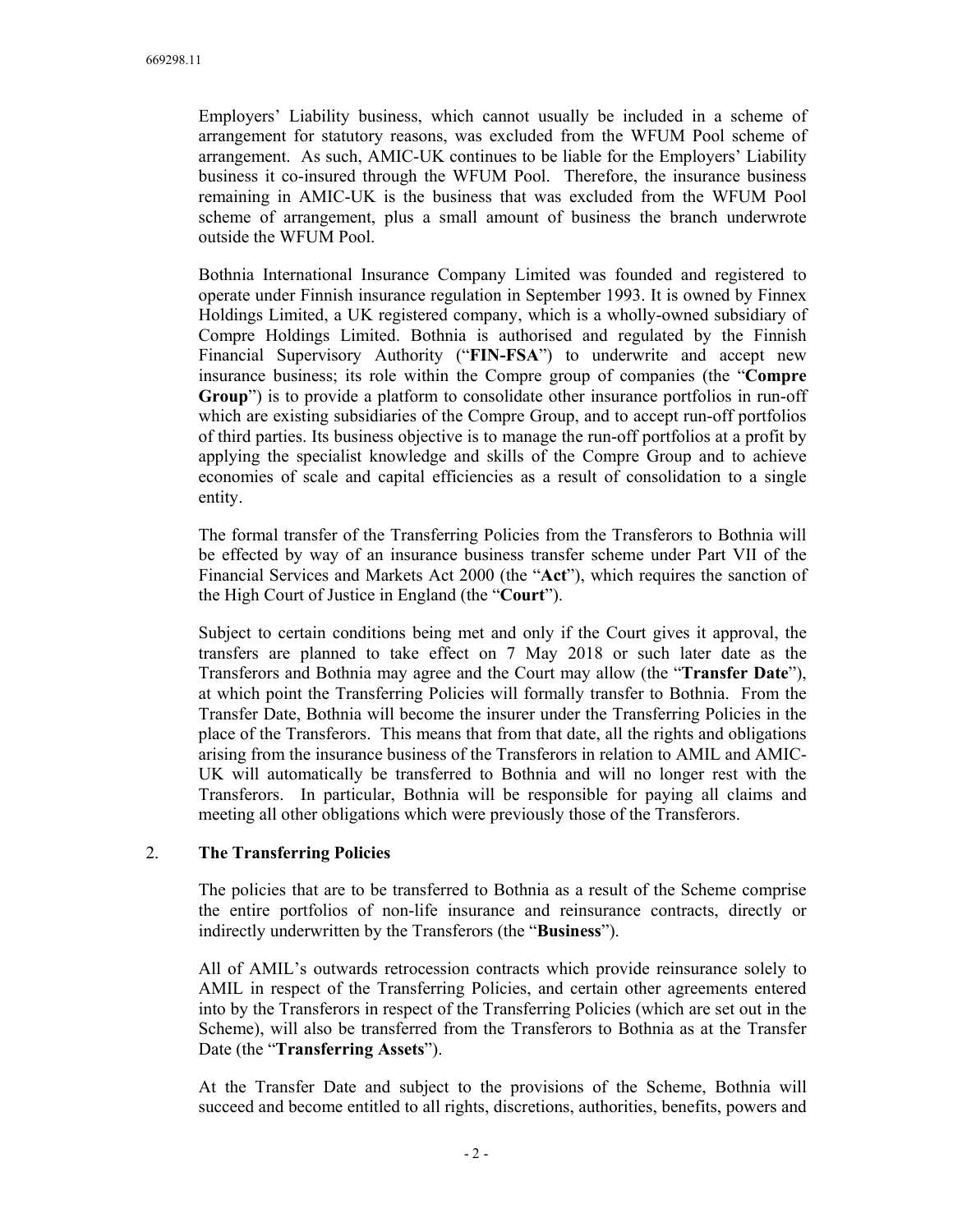liabilities of the Transferors under the Transferring Policies and Transferring Assets in place of the Transferors.

Every holder of a Transferring Policy (the "**Transferring Policyholders**") and every other party to the Transferring Asset will continue to have the same rights under or in respect of the Transferring Policy or Transferring Asset (whichever is applicable) against Bothnia as that policyholder or party may have had against the Transferors, under or in respect of the Transferring Policy or Transferring Asset (whichever is applicable) as at the Transfer Date.

# 3. **Retained Policies**

Any contract of insurance or reinsurance in relation to the Business (other than a Relevant Retrocession, as defined below) in respect of which:

- (a) it is agreed in writing by a Transferor and Bothnia, or proved by the policyholder, whether before or after the Transfer Date, that further steps additional to the Court Order are required to secure the transfer; or
- (b) a Transferor and Bothnia agree in writing prior to the Transfer Date that its transfer is to be delayed,

shall be a "**Retained Policy**". Neither the Transferors nor Bothnia intend there to be any Retained Policies.

If there are any Retained Policies, then there may also be Transferring Assets which are outwards reinsurance contracts reinsuring both Transferring Policies and Retained Policies (such contracts being "**Relevant Retrocessions**"). As long as any Retained Policies remain vested in a Transferor then the Relevant Retrocessions shall be interpreted as reinsuring the relevant Transferor in respect of the Retained Policies, and Bothnia in respect of the Transferring Policies. For the avoidance of doubt, all claims by the Transferors and Bothnia under the Relevant Retrocessions shall be aggregated for the purposes of calculating the aggregate limits of liabilities, deductibles and levels of excess under the Relevant Retrocessions.

# 4. **Continuity of proceedings of the Financial Ombudsman Service**

From the Transfer Date, any existing or potential future legal proceedings in any country by or against either Transferor in respect of the Transferring Policies or Transferring Assets will be continued by or against Bothnia, to the exclusion of the relevant Transferor. Bothnia will be entitled to all defences, claims and counterclaims that would have been available to the relevant Transferor in relation to such proceedings and/or in relation to the Transferring Policies or Transferring Assets.

From the Transfer Date, Bothnia will be subject to compulsory jurisdiction of the Financial Ombudsman Service (the "**FOS**") in respect of any acts or omissions of the Transferors that were subject to FOS compulsory jurisdiction prior to the Scheme. Bothnia, would not be automatically covered under the FOS's compulsory jurisdiction in respect of its own acts and omissions in respect of the Transferring Policies. FOS has an optional voluntary jurisdiction for those insurers which do not automatically fall under its scope; Bothnia has been admitted to the voluntary jurisdiction scheme.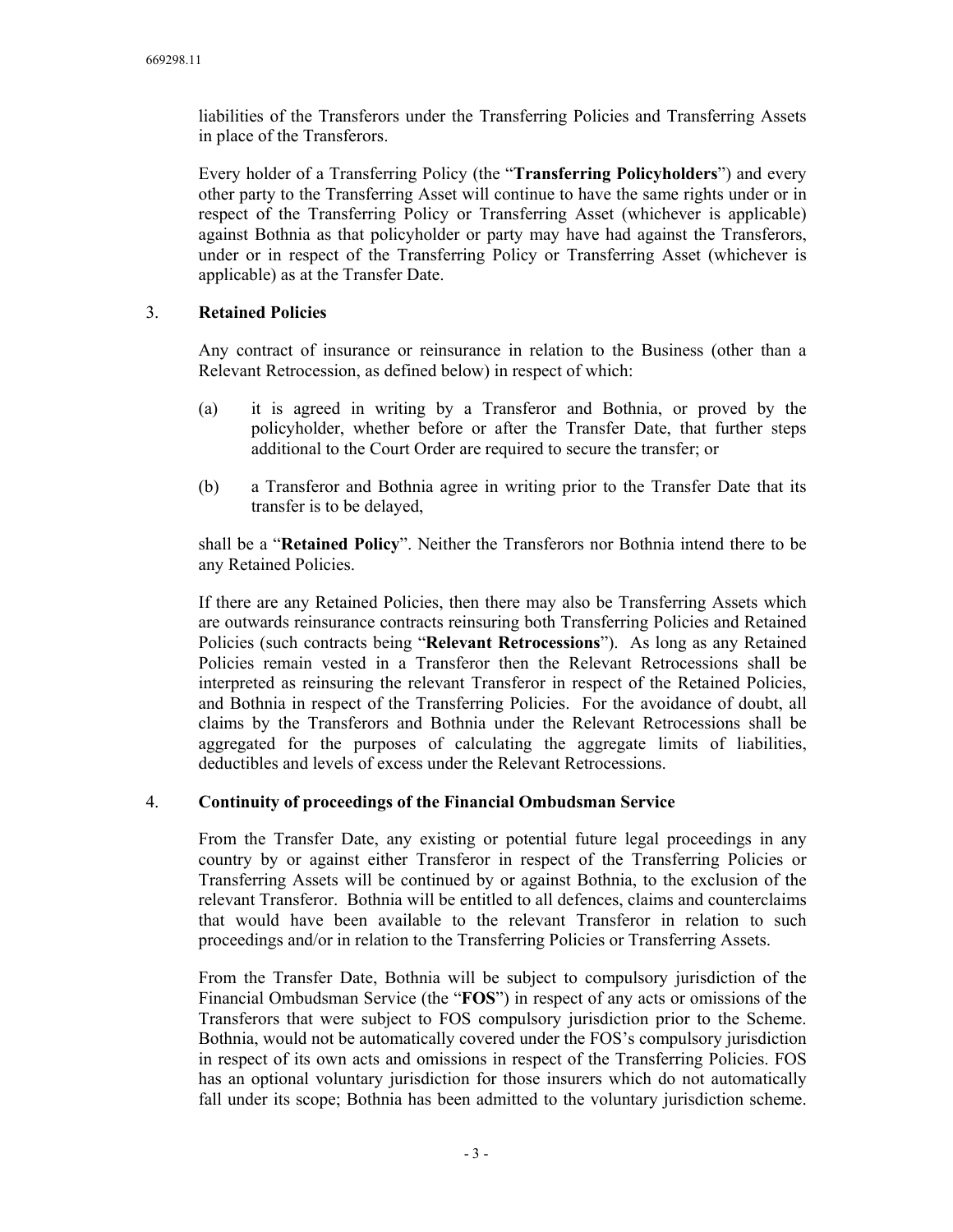By submitting itself to FOS's voluntary jurisdiction, Transferring Policyholders who have eligible complaints, will be able to take any complaints they may have about Bothnia's conduct after the implementation of the Scheme to the FOS in the UK.

FOS's voluntary jurisdiction is a contractual agreement between FOS and the subscribing insurer. This means that there is scope for Bothnia to terminate the contract, subject to the terms of the contract. Sanctions issued by FOS to insurers under voluntary jurisdiction are enforced under contract law, through the courts if the insurer seeks to avoid FOS's sanctions. In the event that Bothnia should terminate the contract with FOS, Transferring Policyholders who have eligible complaints, would be entitled to take complaints about Bothnia's conduct after the implementation of the Scheme to the Finnish Financial Ombudsman Bureau ("**FINE**").

#### 5. **Continuity of proceedings under the Financial Services Compensation Scheme**

Under PRA rules, policyholders are ensured protection under the Financial Services Compensation Scheme ("**FSCS**") when such policyholders have a claim against an insurer (including, where applicable, an insurer which assumes responsibility for the insurance policies of a predecessor insurer (a "**Successor Firm**") where the policy covers a risk located in the UK and was issued through any country within the European Economic Area. In order to qualify as a Successor Firm and to achieve complete continuity of coverage for Transferring Policyholders under the FSCS, on 16 November 2015 Bothnia completed the requirements necessary to provide insurance services on a cross-border basis from Finland to the UK, under the EU Freedom of Services regime (a process referred to as "passporting services"). The Independent Expert has also opined on the uncertainty introduced to the continuity of the FSCS as a result of the UK referendum to leave the EU, while this introduces uncertainty regarding the continuity of the FSCS coverage the Independent Expert has concluded that this does not represent a material risk to Transferring Policyholders.

# 6. **Mandates and other instructions**

Any mandate or other instruction in force at the Transfer Date providing for the payment by a banker or other intermediary or premiums payable under or in respect of any Transferring Policy or Transferring Asset to either Transferor shall, with effect from the Transfer Date, take effect as if it had provided for and authorised such payment to Bothnia.

# 7. **Indemnities in favour of the Transferors**

From the Transfer Date, Bothnia shall discharge on behalf of the Transferors, or failing that indemnify the Transferors against, all liabilities in respect of the Transferring Policies and the Transferring Assets.

# 8. **Records**

From the Transfer Date, the Transferors shall transfer to Bothnia their records relating to the Transferring Policies and the Transferring Assets.

#### 9. **Costs of the Scheme**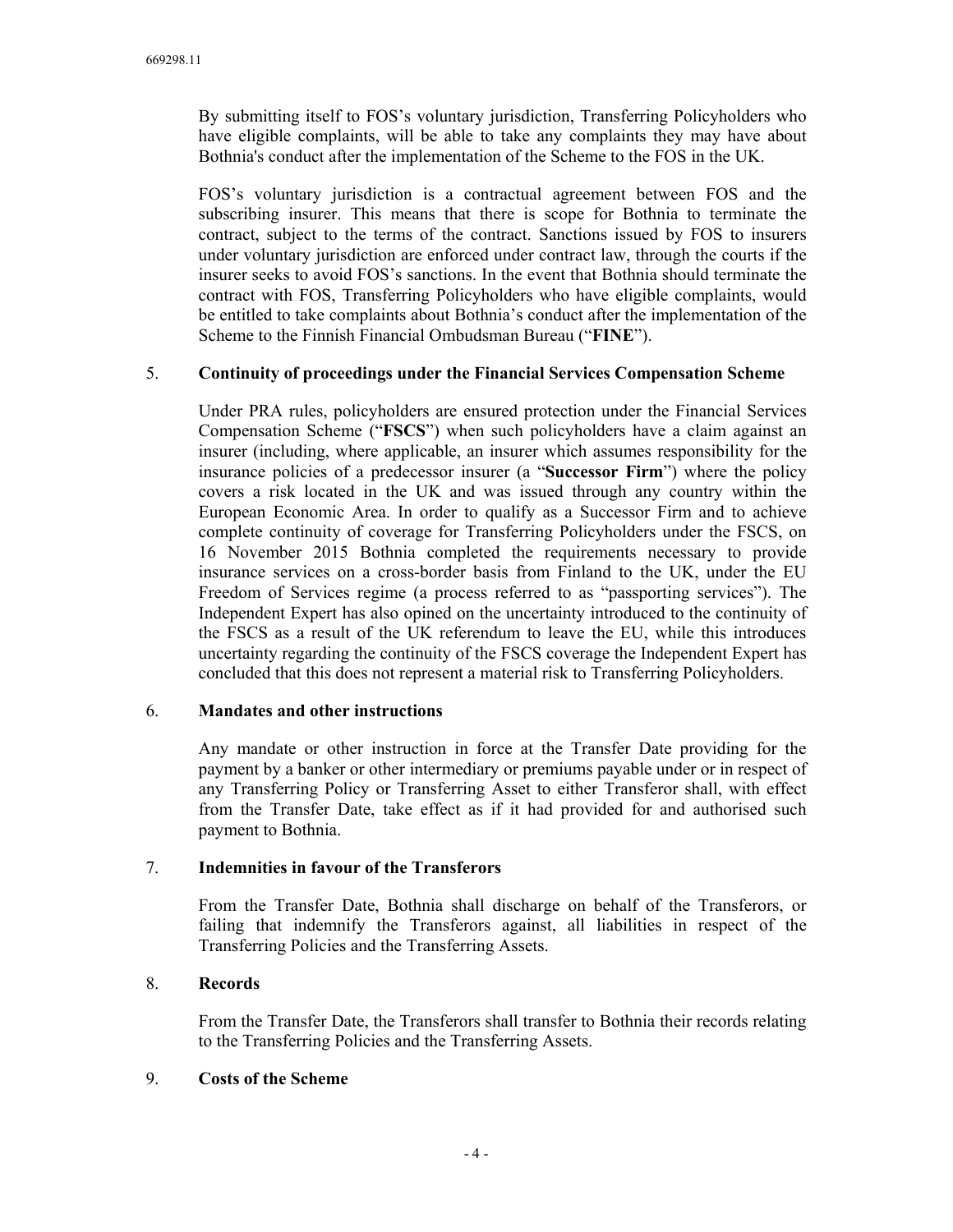All the costs of implementing the Transfer will be borne by the Transferors and Bothnia, as agreed in writing between the parties. No such costs will be borne by policyholders.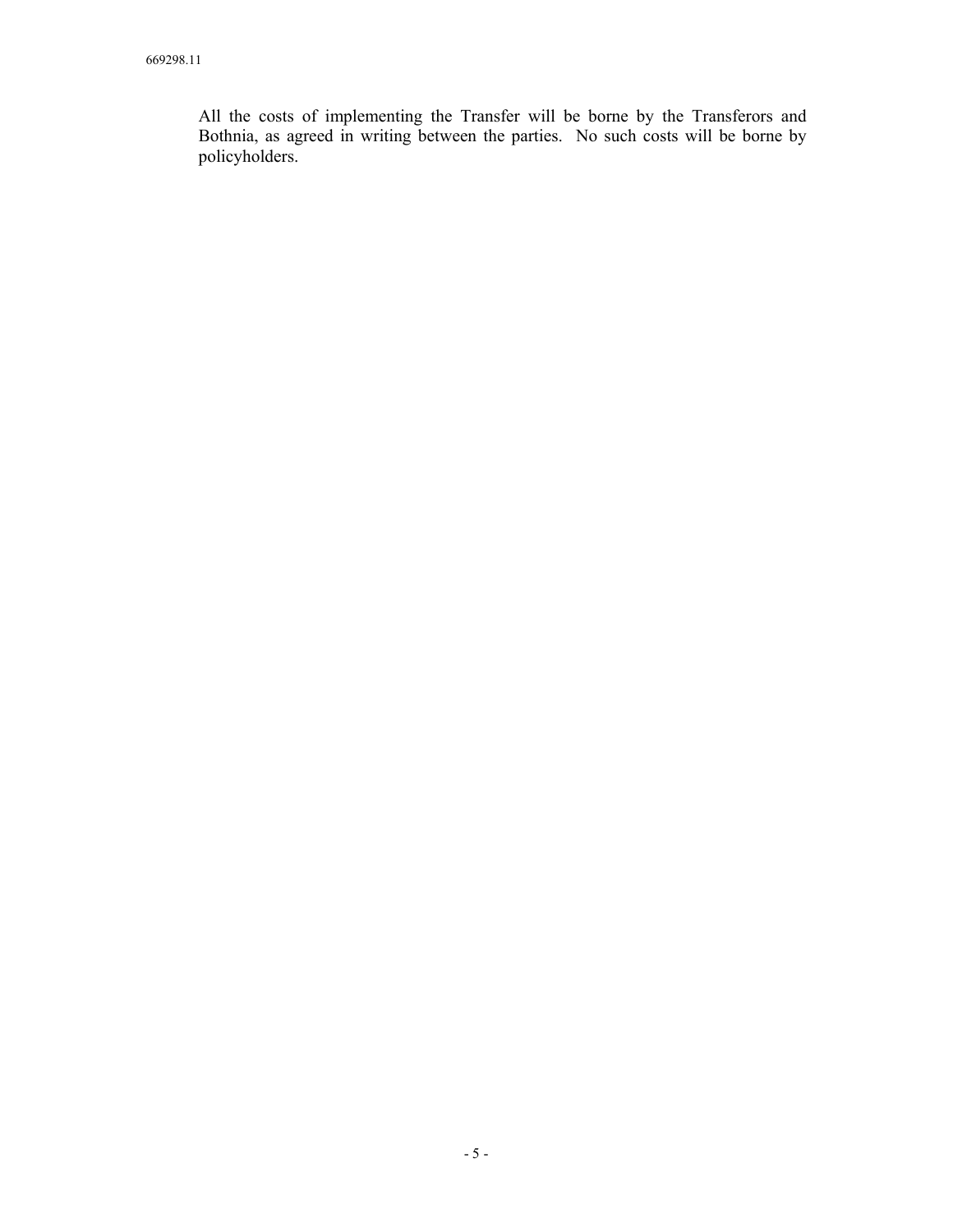# **PART B – SUMMARY OF THE INDEPENDENT EXPERT'S REPORT (THE "REPORT")**

The Act requires that, in transfers such as that proposed by the Scheme (the "**Transfers**"), an Independent Expert provides a report so that the Court may properly assess the potential impact of the Scheme on all affected policyholders, including the security of their policies and the levels of service that policyholders could expect to receive after the transfer. This Part B of the document provides a summary of the Report prepared by Mr Dewi James to meet the above requirements.

In carrying out his review and producing his Report, Mr James has relied without independent verification upon the accuracy and completeness of the data and information provided to him, in both written and oral form, by the Transferors and Bothnia. Where possible, Mr James has reviewed some of the information for reasonableness and consistency with his knowledge of the insurance industry.

The Report has been prepared on an agreed basis under Part VII of the Act for the Court, the Transferors and Bothnia to meet the specific purposes of the Scheme, and must not be relied upon for any other purpose. The Report is not meant for use by any third party to do or omit to do anything and no third party should place reliance on the Report for that reason. While Mr James is satisfied that this summary provides an appropriate summary of the Report, reliance on the summary alone could be misleading. In the event of any inconsistency between this summary and the full Report, the wording in the full Report shall prevail. The full Report is available by contacting Caroline Hobbs at Compre Services (UK) Limited, 4th Floor, St Clare House, 30-33 Minories, London EC3N 1DD who may be reached by telephone on +44 20 3551 6524 or at the email address caroline.hobbs@compregroup.com. The Report can also be obtained by visiting the webpage http://compregroup.com/AMIL-AMIC-UK-Bothnia-part-vii-information.

# **Summary of the matters reviewed by the Independent Expert**

To reach his conclusions, the Independent Expert has considered the following key aspects:

- 1. Bothnia's balance sheet and the level of surplus funds in relation to its insurance liabilities and the required level of regulatory surplus capital.
- 2. The reserving standards and procedures relating to the estimation of insurance liabilities in Bothnia.
- 3. The whole account reinsurance provided by Bothnia in favour of AMIL and AMIC-UK.
- 4. The financial and administrative situation of Atlantic Mutual Insurance Company in liquidation ("**AMIC-ILQ**"), the parent entity of AMIL.
- 5. Various non-financial factors relating to the administration of the transferring business and other reporting requirements.

#### **Summary of the Independent Expert's conclusions**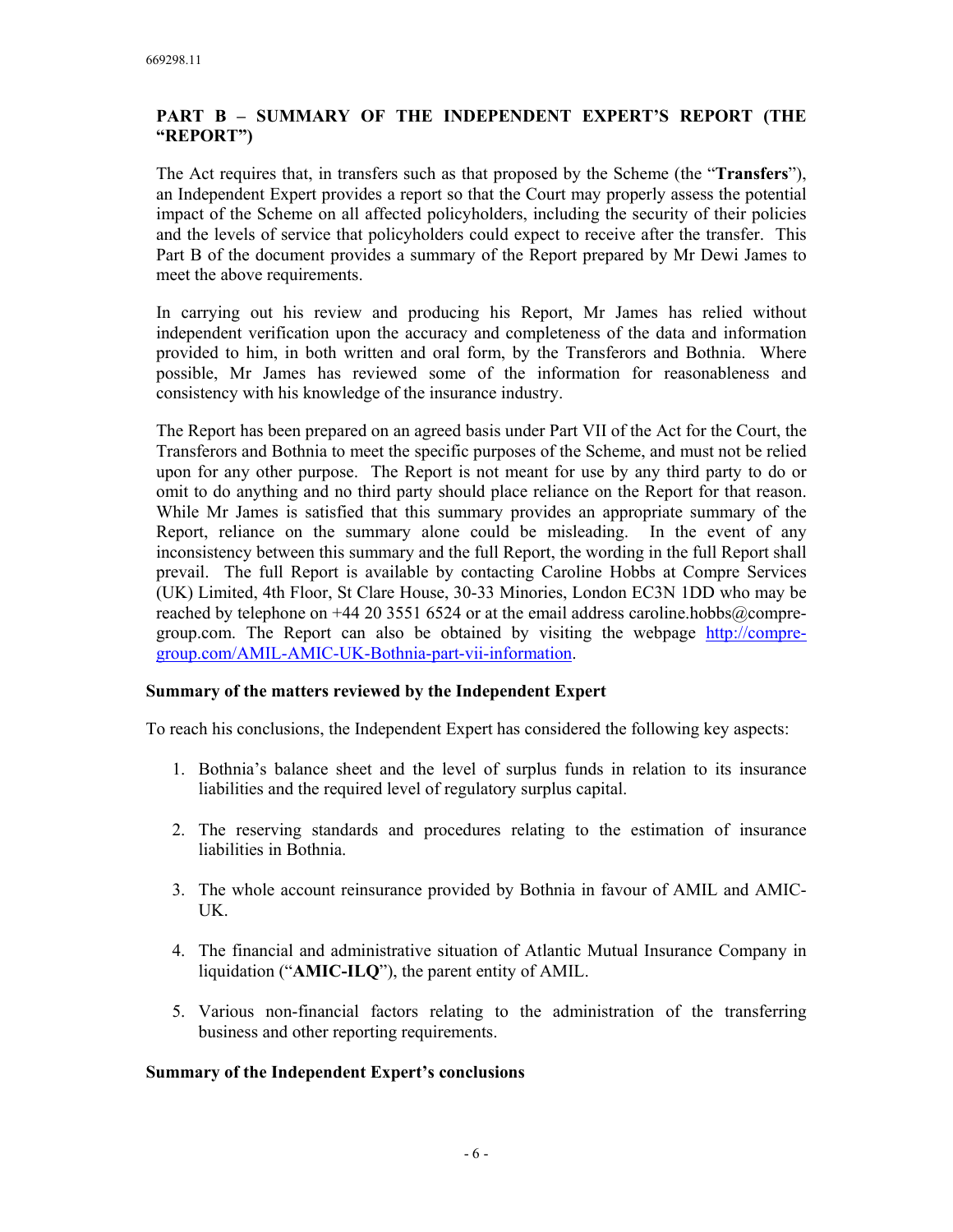1. Bothnia is a well-reserved and well capitalised insurance company. It currently provides a whole account reinsurance to both AMIL and AMIC-UK, and therefore already reflects the insurance liabilities of the Transferors in its risk profile and capital requirements.

The whole account reinsurance was provided in January 2014 and applied retrospectively from July 2013 in contemplation of a Part VII transfer. No further reinsurance premium is payable upon completion of the Transfers.

For all practical purposes therefore, Bothnia's financial and risk profile already reflects the effect of the Transfers. The associated claims liabilities are expected to be minimal and upon completion of the Transfers, there is no material impact to Bothnia.

There is no material adverse impact to current Bothnia policyholders as a result of the Transfers.

Bothnia is an ongoing concern within the Compre Group. Bothnia and the wider Compre Group are frequently offered the opportunity to acquire insurance portfolios. Over the course of the preparation of the Report, Bothnia has entered into a number of acquisitions which have materially altered its liability profile. Mr James has performed a high level review of these portfolios and has concluded that these acquisitions, and the expansion of Bothnia's portfolio, are consistent with Bothnia's growth objectives and do not represent a material impairment to the financial security of the Transferring Policyholders.

In May 2017, Bothnia entered into a whole account reinsurance designed to provide downside reserve risk protection and to optimise its regulatory capital. Mr James has been informed of the details of this reinsurance arrangement and is familiar with the details, while certain aspects of this reinsurance are commercially sensitive and have not been provided in the Report, Mr James has examined this reinsurance and concluded that it does not adversely impact the Transferring Policyholders.

- 2. It is anticipated that there will be no remaining policyholders in AMIL or AMIC-UK post- implementation of the Scheme.
- 3. The Scheme is likely to have a beneficial effect on the Transferring Policyholders of both AMIL and AMIC-UK. This is because:
	- Bothnia is a Solvency II-compliant, forward-looking business with a long-term business plan and improved administrative facilities. This contrasts with the circumstances of the Transferors whose parent, AMIC-ILQ wishes to wind-up their operations as quickly as possible.
	- With respect to AMIC-UK, it is a branch operation of an insolvent company, AMIC-ILQ. The Transfers will secure the payment of its policyholder liabilities in full and in a timely manner whereas the liquidation proceedings of the company may take several years to conclude and are highly unlikely to result in 100% payment of claims given the financial position of the parent.
	- In the case of AMIL, which is a solvent subsidiary of an insolvent parent (AMIC-ILQ), the Scheme will confer a degree of certainty with respect to the future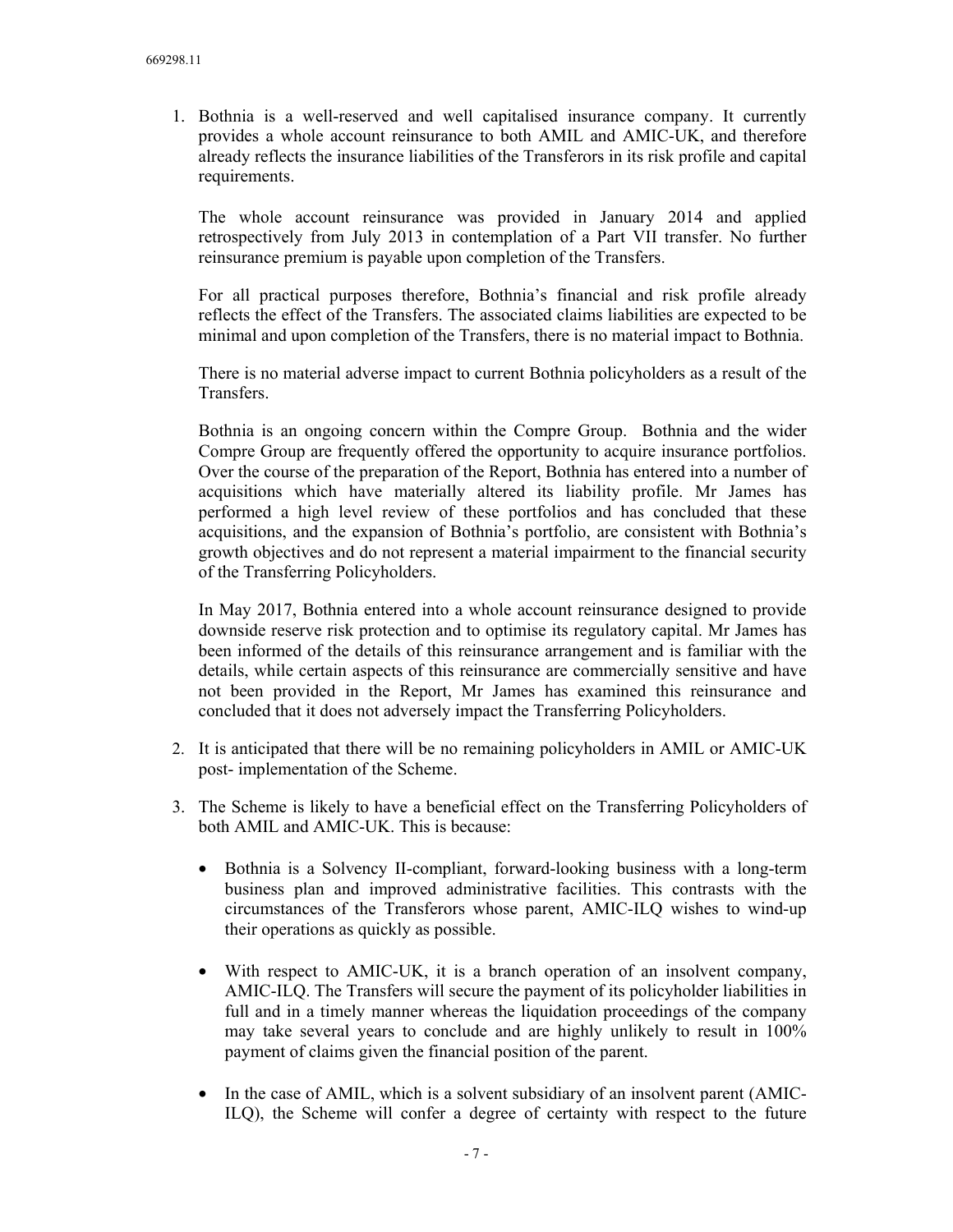payment and handling of any contingent claims that may arise. Also, the Scheme will confer security to the AMIL policyholders as there will be no more risk arising as a result of the liquidation proceedings of AMIC-ILQ.

- 4. The Scheme is likely to have a beneficial impact on the estate of AMIC-ILQ, since the Transfers facilitate the closure of AMIL and AMIC-UK which will lead to reduced costs and administration. This will enable the New York Liquidation Bureau to progress with its closure strategy of AMIC-ILQ.
- 5. The transferring liabilities in the statutory accounts are small in relation to those of Bothnia, representing approximately 0.4% of the claims provisions net of reinsurance.
- 6. There is no material adverse impact to the Transferring Policyholders of AMIL and AMIC-UK and there is no material adverse impact to the policyholders and creditors of AMIC-ILQ.
- 7. The Scheme will have a positive impact on the affected policyholders with respect to non-financial matters, in particular:
	- The administration of claims and policyholder rights will be the responsibility of Bothnia, which has an appropriate claims management infrastructure and greater resources than that of AMIL and AMIC-UK. Bothnia has a forward-looking business plan with the objective of assimilating and running-off additional portfolios at a profit as opportunities present themselves, whereas the Transferors are either the subject of liquidation proceedings (AMIC-UK) or a subsidiary of an entity in liquidation (AMIL)
	- Bothnia is subject to the regulatory jurisdiction of the Finnish Financial Supervisory Authority who have implemented Solvency II which requires rigorous governance processes and controls over business operations and the maintenance of prescribed levels of regulatory capital. Should the Transfers not take place then the requirement for full regulatory compliance will fall upon the Transferors, whose resources are limited due to AMIC-ILQ's liquidation; the Transfers will ensure that the Transferring Policyholders will benefit from Bothnia's Solvency II compliance regime.
- 8. Reinsurers of AMIL and AMIC-UK, other than the whole account quota share provided by Bothnia, who are subject to the Scheme are not materially affected since the nature of the claims to which they are exposed is not changed as a consequence of the Scheme.
- 9. The administration of the remaining reinsurance programmes is likely to be improved as a result of the extensive resources which Bothnia and the Compre Group can deploy.
- 10. The Report identifies the potential uncertainty introduced to the Transferring Policyholders as a result of the UK referendum to leave the EU ("**Brexit**"). While there is an increase in the level of uncertainty to which the Transferring Policyholders are exposed as a result of Brexit, the conclusion of the Report is that given the likely outcome of Brexit negotiations it is unlikely that it will have a direct adverse impact on the Transferring Policyholders.